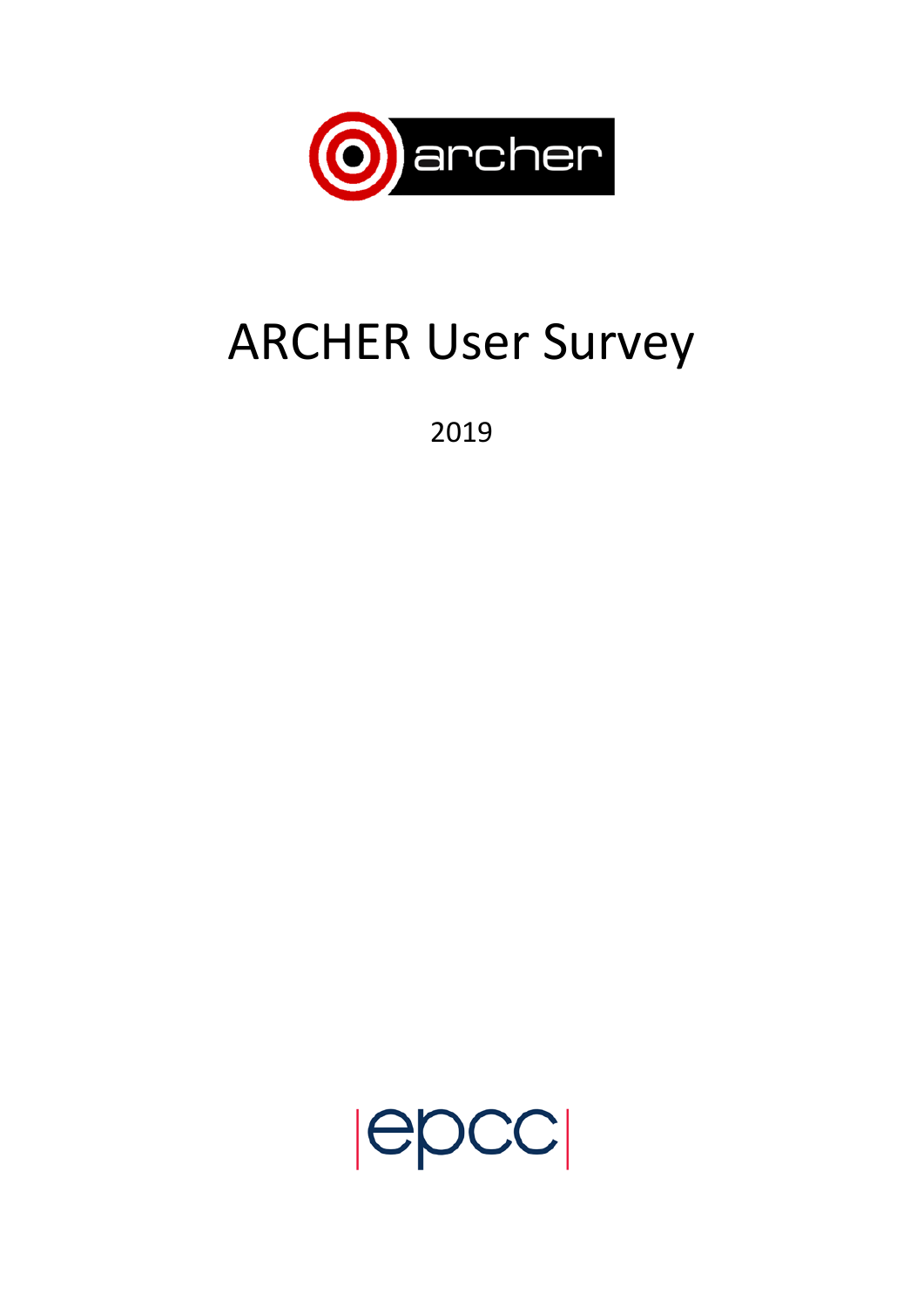# **1. Document Information and Version History**

| <b>Version:</b> | 1.0                                    |
|-----------------|----------------------------------------|
| <b>Status</b>   | Draft                                  |
| Author(s):      | Anne Whiting                           |
| Reviewer(s)     | Alan Simpson, Andy Turner, Lorna Smith |

| <b>Version</b> | <b>Date</b> | <b>Comments, Changes, Status</b> | Authors, contributors,<br>reviewers |
|----------------|-------------|----------------------------------|-------------------------------------|
| 0.1            | 2020-04-08  | Initial draft                    | Anne Whiting                        |
| 0.2            | 2020-04-10  | Added graphs                     | Anne Whiting                        |
| 0.3            | 2020-04-24  | Added comments and summary       | Anne Whiting                        |
| 0.4            | 2020-05-05  | Reviewed                         | Lorna Smith                         |
| 1.0            | 2020-05-05  | Published                        | Anne Whiting                        |
|                |             |                                  |                                     |

# **Structure of this paper**

**Section 2** provides a description of the survey, its questions, the scoring and how it was constructed. **Section 3** gives some highlights of the comments provided by responders to the survey.

**Section 4** provides an analysis of the responses received, comparisons to previous years and graphical distributions of the scores.

**Section 5** lists the comments received in full and unedited form by question together with the ID of the anonymous respondent.



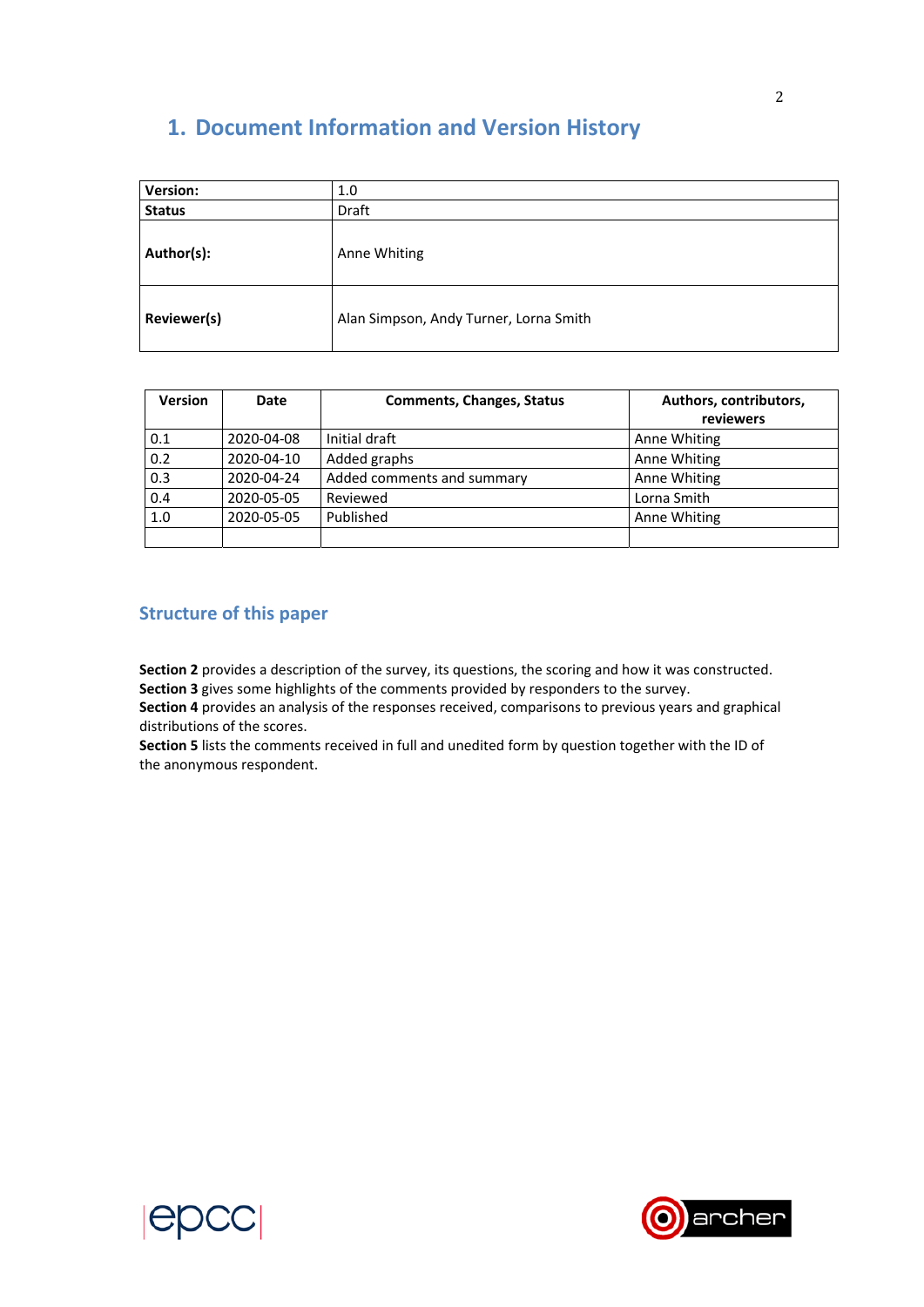# **2. Description of the Survey**

CCC.

The ARCHER User Survey closed on 20 February 2019. 188 responses were received from ARCHER users. The survey asked for ratings (on a scale of 1 to 5) with the following questions:

- 1. Please rate your overall experience of the ARCHER Service (required) [Very Unsatisfied  $(1)$  Very Satisfied (5)]
- 2. Has the ARCHER hardware configuration met the requirements of your research? (required) [Not met any requirements  $(1)$  – Exceeded requirements  $(5)$ ]
- 3. Has the software on ARCHER met the requirements of your research? (required) [Not met any requirements  $(1)$  – Exceeded requirements  $(5)$ ]
- 4. If you have used the ARCHER helpdesk, please rate your experience [Very Unsatisfied (1) Very Satisfied (5)]
- 5. If you have used the ARCHER documentation, did it provide the information you required? [Did not provide the information I required (1) – Provided all the information I required and more (5)]
- 6. If you have used the ARCHER website, please rate the quality of the content and ease of navigation [Very poor (1) – Excellent (5)]
- 7. Please rate your experience of any ARCHER Training you have used (either online or face-toface)? [Very Unsatisfied (1) – Very Satisfied (5)]
- 8. If you have attended any ARCHER webinars or virtual tutorials, did you find the session worthwhile? [A complete waste of time  $(1)$  – Extremely interesting and useful (5)]
- 9. If you have attended any ARCHER online training material (e.g. Online Driving Test, screencasts), how useful did you find the material? [Of no use (1) – Extremely useful (5)]

Only the first three questions were compulsory for all survey respondents, but 97% of respondents also provided feedback to some of the optional questions. Users were also provided with the opportunity to offer comments or suggestions under all of the above headings, and provided with space for any other comments or suggestions at the end of the survey. These questions are the same as those in the Annual Survey in 2017, 2016 and 2015 and a superset of those in the Annual Survey in 2014 to allow comparison between different periods. As previously, user feedback received will be reviewed to identify opportunities for improvement.

The survey was constructed using Google Forms and embedded directly into the ARCHER website.

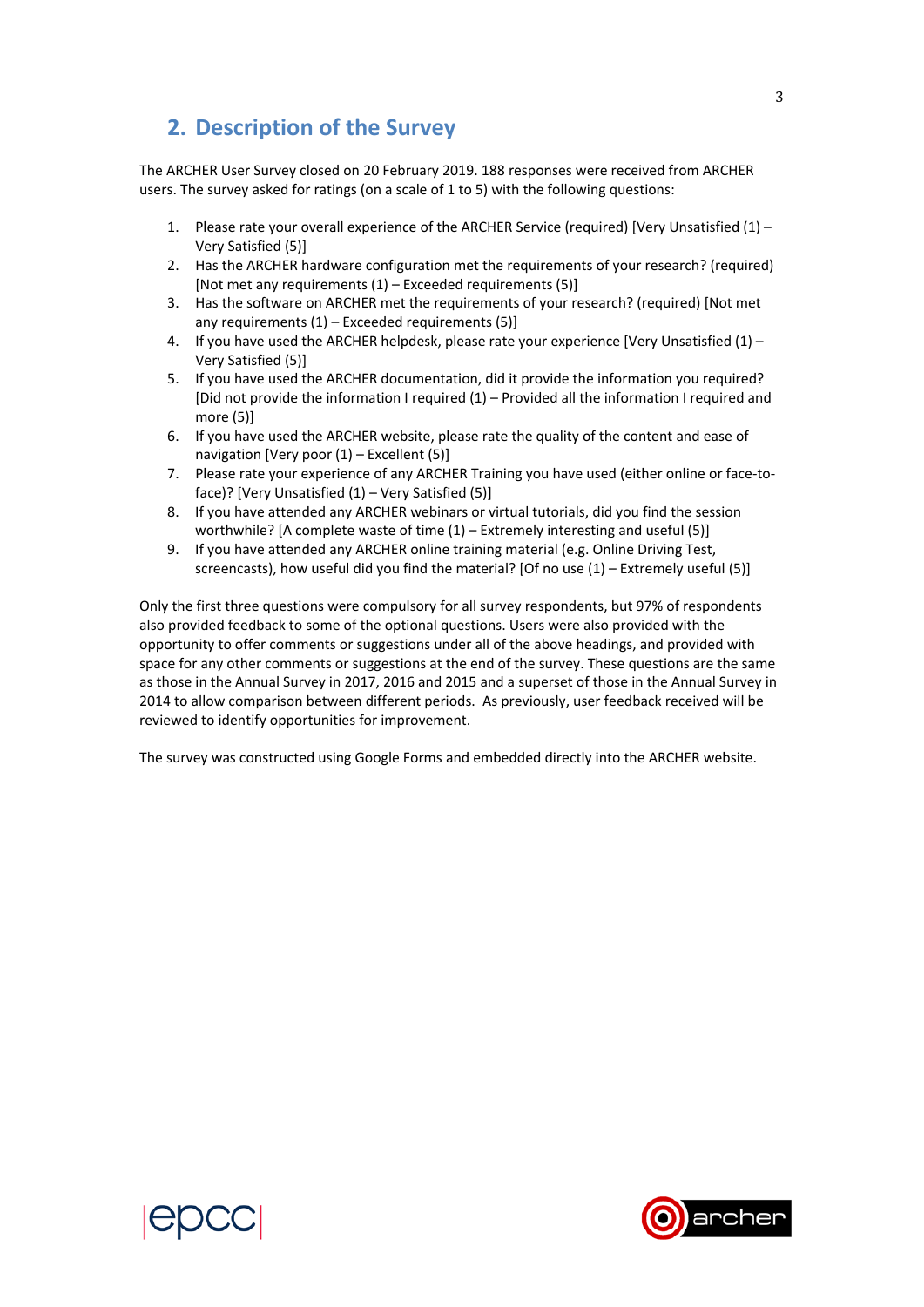# **Executive Summary**

The results of the 2019 annual ARCHER User Survey have been analysed. 157 responses were received with the mean results shown below (scores 1 representing "Very Unsatisfied" and 5 representing "Very Satisfied"):

| <b>Service Aspect</b>       | <b>2014 Mean</b><br>Score<br>(out of 5) | <b>2015 Mean</b><br>Score<br>(out of 5) | <b>2016 Mean</b><br><b>Score</b><br>(out of 5) | <b>2017 Mean</b><br>Score<br>(out of 5) | 2018<br>Mean<br><b>Score</b><br>(out of 5) | <b>2019 Mean</b><br><b>Score</b><br>(out of 5) |
|-----------------------------|-----------------------------------------|-----------------------------------------|------------------------------------------------|-----------------------------------------|--------------------------------------------|------------------------------------------------|
| <b>Overall Satisfaction</b> | 4.4                                     | 4.3                                     | 4.3                                            | 4.4                                     | 4.5                                        | 4.3                                            |
| <b>Hardware</b>             | 4.1                                     | 4.1                                     | 4.2                                            | 4.3                                     | 3.9                                        | 3.8                                            |
| <b>Software</b>             | 4.0                                     | 4.0                                     | 4.2                                            | 4.1                                     | 3.8                                        | 3.8                                            |
| <b>Helpdesk</b>             | 4.5                                     | 4.5                                     | 4.5                                            | 4.6                                     | 4.5                                        | 4.4                                            |
| <b>Documentation</b>        | 4.1                                     | 4.1                                     | 4.2                                            | 4.2                                     | 4.0                                        | 3.9                                            |
| Website                     | 4.1                                     | 4.2                                     | 4.2                                            | 4.2                                     | 4.0                                        | 3.9                                            |
| <b>Training</b>             | 4.1                                     | 4.1                                     | 4.2                                            | 4.1                                     | 4.3                                        | 4.2                                            |
| <b>Webinars</b>             | 3.6                                     | 3.9                                     | 3.9                                            | 4.2                                     | 3.9                                        | 4.0                                            |
| <b>Online training</b>      | $\overline{\phantom{a}}$                | 4.0                                     | 4.1                                            | 4.2                                     | 3.9                                        | 3.9                                            |

As can be seen, users are still generally very positive at this late stage in the service with a score of 4.3 for the overall service. The number of responses was down on last year, with 188 responses received for the 2018 survey. The scores for the hardware, software and documentation are down on the previous year, but this could be due to the age of the system and its software and the expectation of a move to ARCHER2. As with previous years the helpdesk has received the highest score. Where users have rated elements of the service under 3 or provided negative comments and the comment is not automatically addressed by the new ARCHER2 service, the users will be contacted to obtain further details if they have provided contact information.



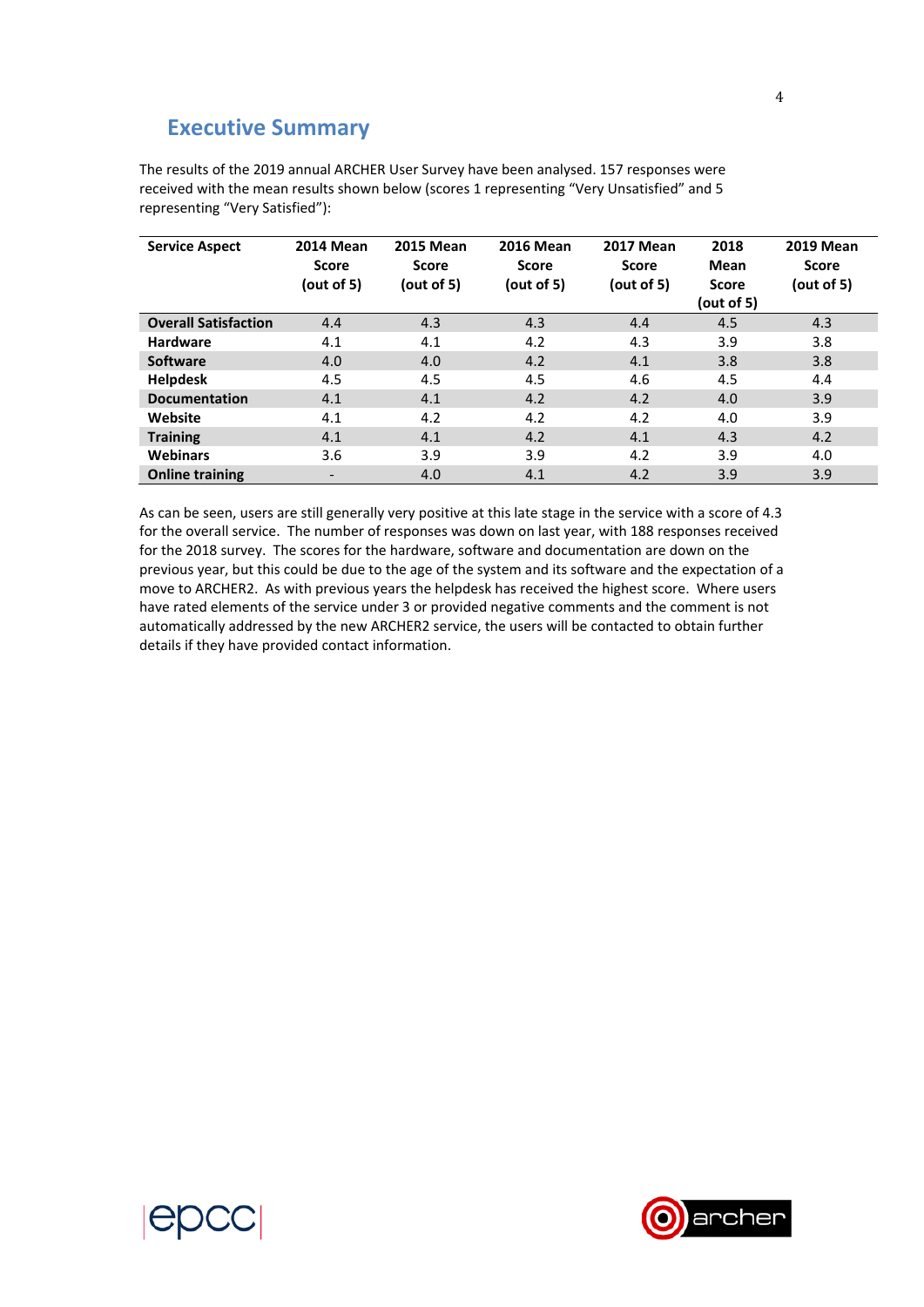### **Selected Quotes**

The following unedited quotes reflect the tone of the majority of responders to the survey with regard to the ARCHER service:

- *The ARCHER service is very good ‐‐ kudos to the ARCHER team!*
- *I love this service ‐ good job!*
- *Hope ARCHER2 will be as successful.*

Quotes on the helpdesk (which also reflect on the centralised CSE team) echo the particularly high ratings for this aspect of the service:

- *Very responsive and helpful*
- *They are brilliant. Answer my questions rapidly and very friendly*
- *I had very pleasant interactions with the Helpdesk and they have been helpful and solution focussed*

Quotes on training reflected very positive feedback:

- *I have atttend Archer training several times which are really help for my research especially at the begaining years*
- *It is organised very well and allow to return and access the training materials and ppt presentation afterwards the training sessions*
- *I very much like that a lot of the material is now on YouTube and I really encourage this! It's a great place to store past lectures and it's fantastic for all those who could not attend the workshops in person*



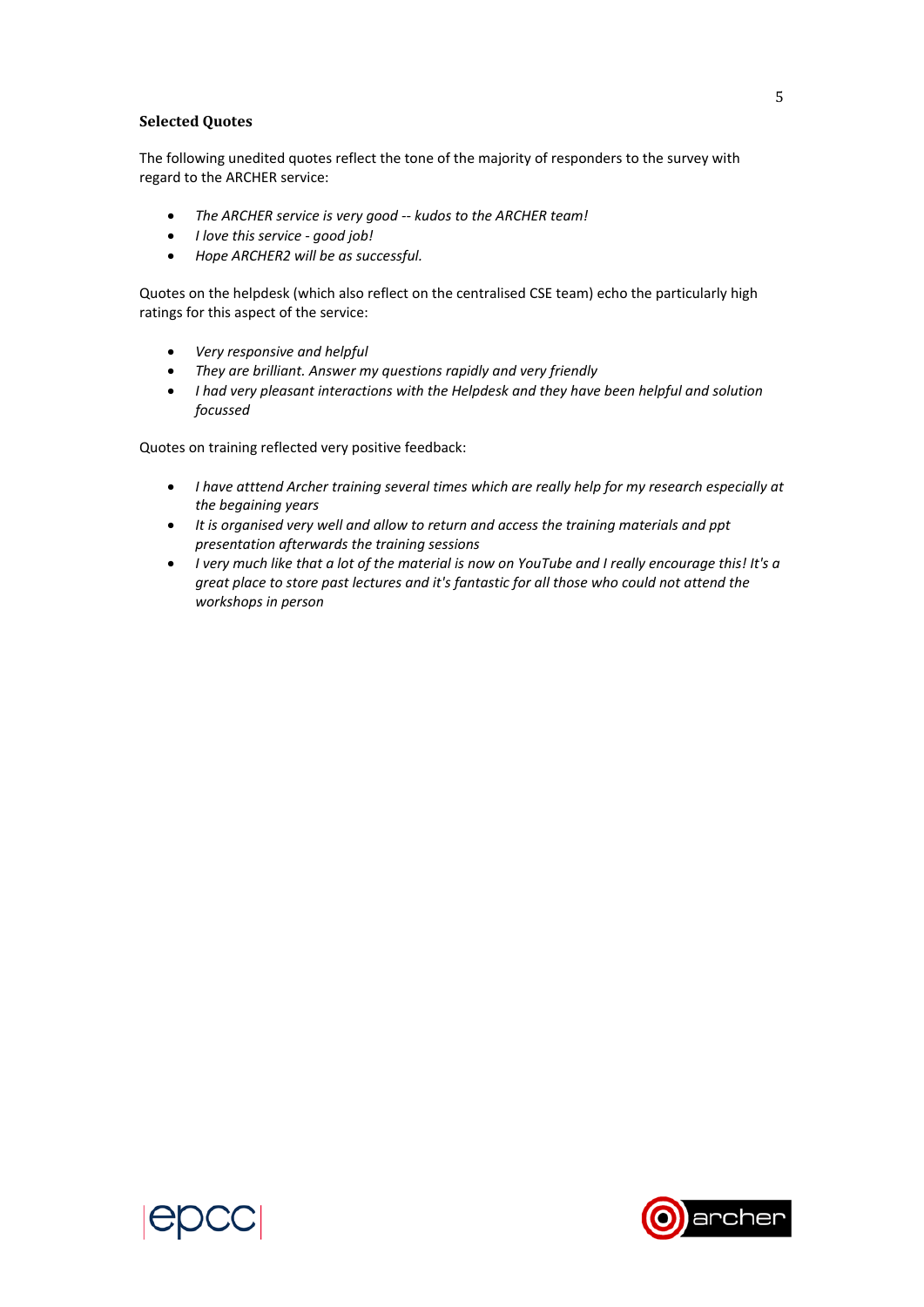# **3. Ratings**

All questions asked responders to rate their satisfaction with each particular aspect of the survey on a scale of 1 to 5 with 1 representing "Very Unsatisfied" and 5 representing "Very Satisfied". Table 1 summarises the ratings for each aspect for 2019 and reveals the all aspects of the ARCHER Service are rated highly by users. The number of responses was 157, down from 188 in 2018. Table 1 shows the responses for 2019, table 2 for 2018 survey, Table 3 from 2017, Table 4 those for 2016, table 5 2015 and Table 6 those for 2014 for comparison purposes.

| <b>Service Aspect</b>       | <b>Total Responses</b> | Mean Score (out of 5) | Median Score (out of 5) |
|-----------------------------|------------------------|-----------------------|-------------------------|
|                             |                        |                       |                         |
| <b>Overall Satisfaction</b> | 157                    | 4.3                   | 5                       |
| <b>Hardware</b>             | 157                    | 3.8                   | 4                       |
| <b>Software</b>             | 157                    | 3.8                   | 4                       |
| <b>Helpdesk</b>             | 119                    | 4.4                   | 5                       |
| <b>Documentation</b>        | 145                    | 3.9                   | 4                       |
| Website                     | 149                    | 3.9                   | 4                       |
| <b>Training</b>             | 87                     | 4.2                   | $\overline{4}$          |
| <b>Webinars</b>             | 63                     | 4.0                   | 4                       |
| <b>Online training</b>      | 72                     | 3.9                   | 4                       |

**Table1: Summary of scores for different aspects of the ARCHER Service 2019** 

| <b>Service Aspect</b>       | <b>Total Responses</b> | Mean Score (out of 5) | Median Score (out of 5) |
|-----------------------------|------------------------|-----------------------|-------------------------|
|                             |                        |                       |                         |
| <b>Overall Satisfaction</b> | 188                    | 4.5                   | 5                       |
| <b>Hardware</b>             | 188                    | 3.9                   | 4                       |
| <b>Software</b>             | 188                    | 3.8                   | $\overline{4}$          |
| <b>Helpdesk</b>             | 144                    | 4.5                   | 5                       |
| <b>Documentation</b>        | 176                    | 4.0                   | $\overline{4}$          |
| Website                     | 183                    | 4.0                   | 4                       |
| <b>Training</b>             | 103                    | 4.3                   | 4                       |
| <b>Webinars</b>             | 64                     | 3.9                   | 4                       |
| <b>Online training</b>      | 80                     | 3.9                   | 4                       |

**Table 2: Summary of scores for different aspects of the ARCHER Service 2018** 

| <b>Service Aspect</b>       | <b>Total Responses</b> | Mean Score (out of 5) | Median Score (out of 5) |
|-----------------------------|------------------------|-----------------------|-------------------------|
| <b>Overall Satisfaction</b> | 164                    | 4.4                   | 4                       |
| <b>Hardware</b>             | 164                    | 4.3                   | 4                       |
| <b>Software</b>             | 164                    | 4.1                   | 4                       |
| <b>Helpdesk</b>             | 132                    | 4.6                   | 5                       |
| <b>Documentation</b>        | 156                    | 4.2                   | 4                       |
| Website                     | 161                    | 4.2                   | 4                       |
| <b>Training</b>             | 98                     | 4.1                   | 4                       |
| <b>Webinars</b>             | 65                     | 4.2                   | 4                       |
| <b>Online training</b>      | 74                     | 4.2                   | 4                       |

**Table 3: Summary of scores for different aspects of the ARCHER Service 2017** 



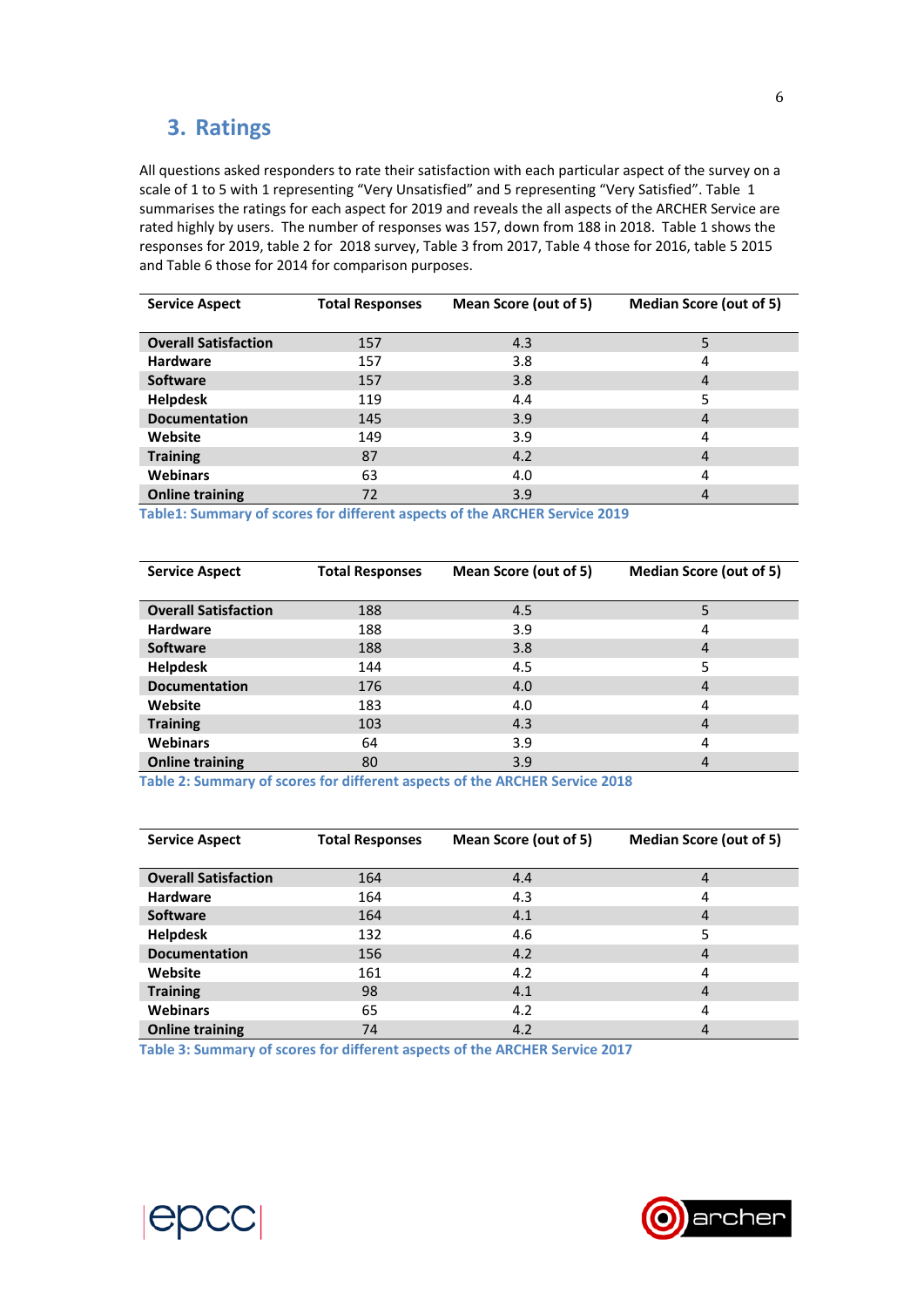| <b>Service Aspect</b>       | <b>Total Responses</b> | Mean Score (out of 5) | Median Score (out of 5) |
|-----------------------------|------------------------|-----------------------|-------------------------|
| <b>Overall Satisfaction</b> | 161                    | 4.3                   | 4                       |
| <b>Hardware</b>             | 161                    | 4.2                   | 4                       |
| <b>Software</b>             | 161                    | 4.2                   | $\overline{4}$          |
| <b>Helpdesk</b>             | 136                    | 4.5                   | 5                       |
| <b>Documentation</b>        | 152                    | 4.2                   | 4                       |
| Website                     | 155                    | 4.2                   | 4                       |
| <b>Training</b>             | 94                     | 4.2                   | $\overline{4}$          |
| <b>Webinars</b>             | 64                     | 3.9                   | 4                       |
| <b>Online training</b>      | 70                     | 4.1                   | 4                       |

**Table 4: Summary of scores for different aspects of the ARCHER Service 2016** 

| <b>Service Aspect</b>       | <b>Total Responses</b> | Mean Score (out of 5) | <b>Median Score (out of 5)</b> |
|-----------------------------|------------------------|-----------------------|--------------------------------|
| <b>Overall Satisfaction</b> | 230                    | 4.3                   | $\overline{4}$                 |
| <b>Hardware</b>             | 230                    | 4.1                   | 4                              |
| <b>Software</b>             | 230                    | 4.0                   | $\overline{4}$                 |
| <b>Helpdesk</b>             | 198                    | 4.5                   | 5                              |
| <b>Documentation</b>        | 215                    | 4.1                   | $\overline{4}$                 |
| Website                     | 221                    | 4.2                   | 4                              |
| <b>Training</b>             | 147                    | 4.1                   | $\overline{4}$                 |
| <b>Webinars</b>             | 102                    | 3.9                   | 4                              |
| <b>Online training</b>      | 104                    | 4.0                   | 4                              |

**Table 5: Summary of scores for different aspects of the ARCHER Service 2015** 

| <b>Service Aspect</b>       | <b>Total Responses</b> | Mean Score (out of 5) | Median Score (out of 5) |
|-----------------------------|------------------------|-----------------------|-------------------------|
| <b>Overall Satisfaction</b> | 153                    | 4.4                   | 4                       |
| <b>Hardware</b>             | 153                    | 4.1                   | 4                       |
| <b>Software</b>             | 153                    | 4.0                   | 4                       |
| <b>Helpdesk</b>             | 129                    | 4.5                   | 5                       |
| <b>Documentation</b>        | 142                    | 4.1                   | 4                       |
| Website                     | 144                    | 4.1                   | 4                       |
| <b>Training</b>             | 81                     | 4.1                   | 4                       |
| <b>Webinars</b>             | 41                     | 3.6                   | 4                       |
| <b>Online training</b>      |                        |                       |                         |

**Table 6: Summary of scores for different aspects of the ARCHER Service 2014** 



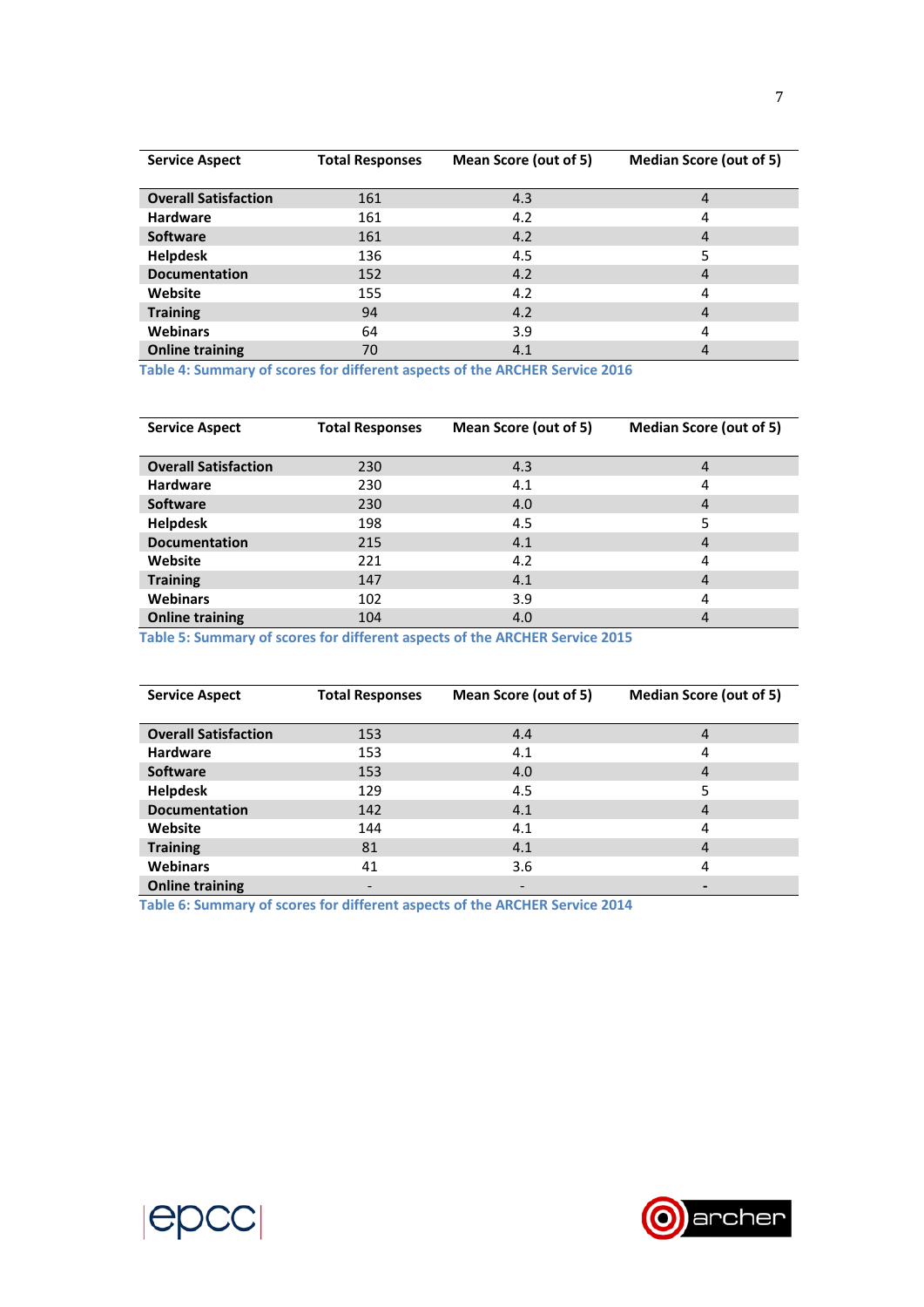Table 7 shows a comparison of mean scores for the different questions across Annual Surveys since the service began. This comparison shows that the mean ratings for hardware and software are slightly lower than in previous years, perhaps reflecting the age of the service. The Helpdesk continues to stand out as the highest rated aspect of the service in both surveys with an extremely high mean score. This is testament to the hard work of all service partners (SP, CSE and Cray) in ensuring that responses to the users through the helpdesk are timely, accurate, useful and polite.

| <b>Service Aspect</b>       | <b>2014 Mean</b><br><b>Score</b><br>(out of 5) | <b>2015 Mean</b><br>Score<br>(out of 5) | <b>2016 Mean</b><br><b>Score</b><br>(out of 5) | <b>2017 Mean</b><br>Score<br>(out of 5) | 2018<br>Mean<br><b>Score</b><br>(out of 5) | <b>2019 Mean</b><br><b>Score</b><br>(out of 5) |
|-----------------------------|------------------------------------------------|-----------------------------------------|------------------------------------------------|-----------------------------------------|--------------------------------------------|------------------------------------------------|
| <b>Overall Satisfaction</b> | 4.4                                            | 4.3                                     | 4.3                                            | 4.4                                     | 4.5                                        | 4.3                                            |
| <b>Hardware</b>             | 4.1                                            | 4.1                                     | 4.2                                            | 4.3                                     | 3.9                                        | 3.8                                            |
| <b>Software</b>             | 4.0                                            | 4.0                                     | 4.2                                            | 4.1                                     | 3.8                                        | 3.8                                            |
| <b>Helpdesk</b>             | 4.5                                            | 4.5                                     | 4.5                                            | 4.6                                     | 4.5                                        | 4.4                                            |
| <b>Documentation</b>        | 4.1                                            | 4.1                                     | 4.2                                            | 4.2                                     | 4.0                                        | 3.9                                            |
| Website                     | 4.1                                            | 4.2                                     | 4.2                                            | 4.2                                     | 4.0                                        | 3.9                                            |
| <b>Training</b>             | 4.1                                            | 4.1                                     | 4.2                                            | 4.1                                     | 4.3                                        | 4.2                                            |
| <b>Webinars</b>             | 3.6                                            | 3.9                                     | 3.9                                            | 4.2                                     | 3.9                                        | 4.0                                            |
| <b>Online training</b>      | $\overline{\phantom{a}}$                       | 4.0                                     | 4.1                                            | 4.2                                     | 3.9                                        | 3.9                                            |

**Table 7: Comparison of mean scores from 2014, 2015, 2016, 2017, 2018 and 2019 User Surveys for different aspects of the ARCHER Service** 

As can be seen from Figure 1, the overall satisfaction with the ARCHER service is high with only 2 responders rating the service below 3 on a 1‐5 scale from "Very Unsatisfied" to "Very Satisfied." The mean rating is 4.3, down from 4.5 in 2018. The median rating is 4, down from 5 in 2018.



**Figure 1: Distribution of scores for overall satisfaction with the ARCHER service (157 responses in total).** 

For the hardware and software (Figure 2 and Figure 3 respectively), the overall satisfaction with the service is high, though lower than for 2018, with 7 users rating the hardware below 3 and 2 users rating the software below 3. There was one rating of 1 ("Very Unsatisfactory") for the hardware and none for the software on ARCHER this year. The mean rating for hardware is 3.8 (median is 4) and the mean rating for the software is also 3.8 (median is 4).

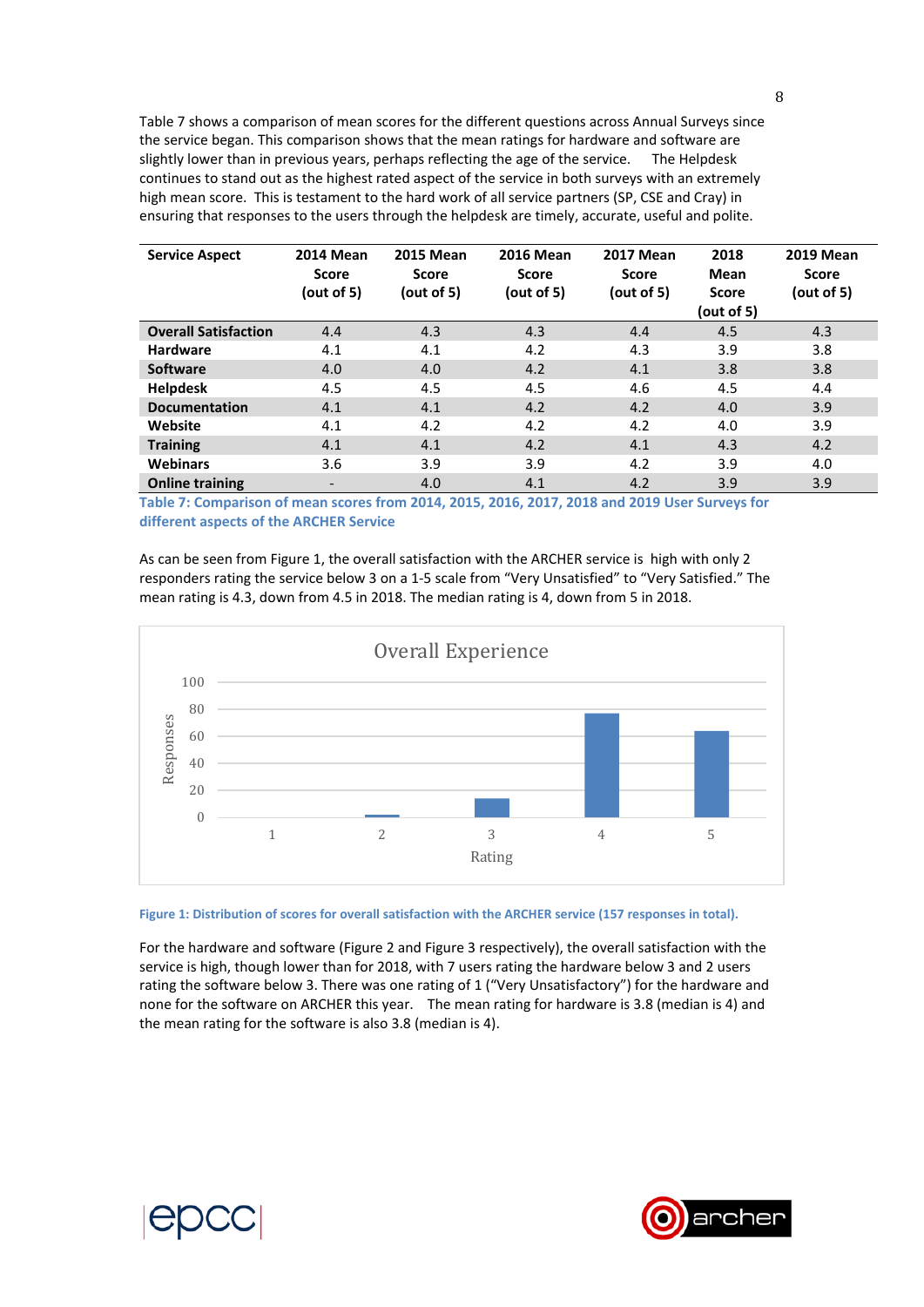

**Figure 2: Distribution of scores for satisfaction with the ARCHER hardware (164 responses in total).** 



**Figure 3: Distribution of scores for satisfaction with the ARCHER software (164 responses in total).** 



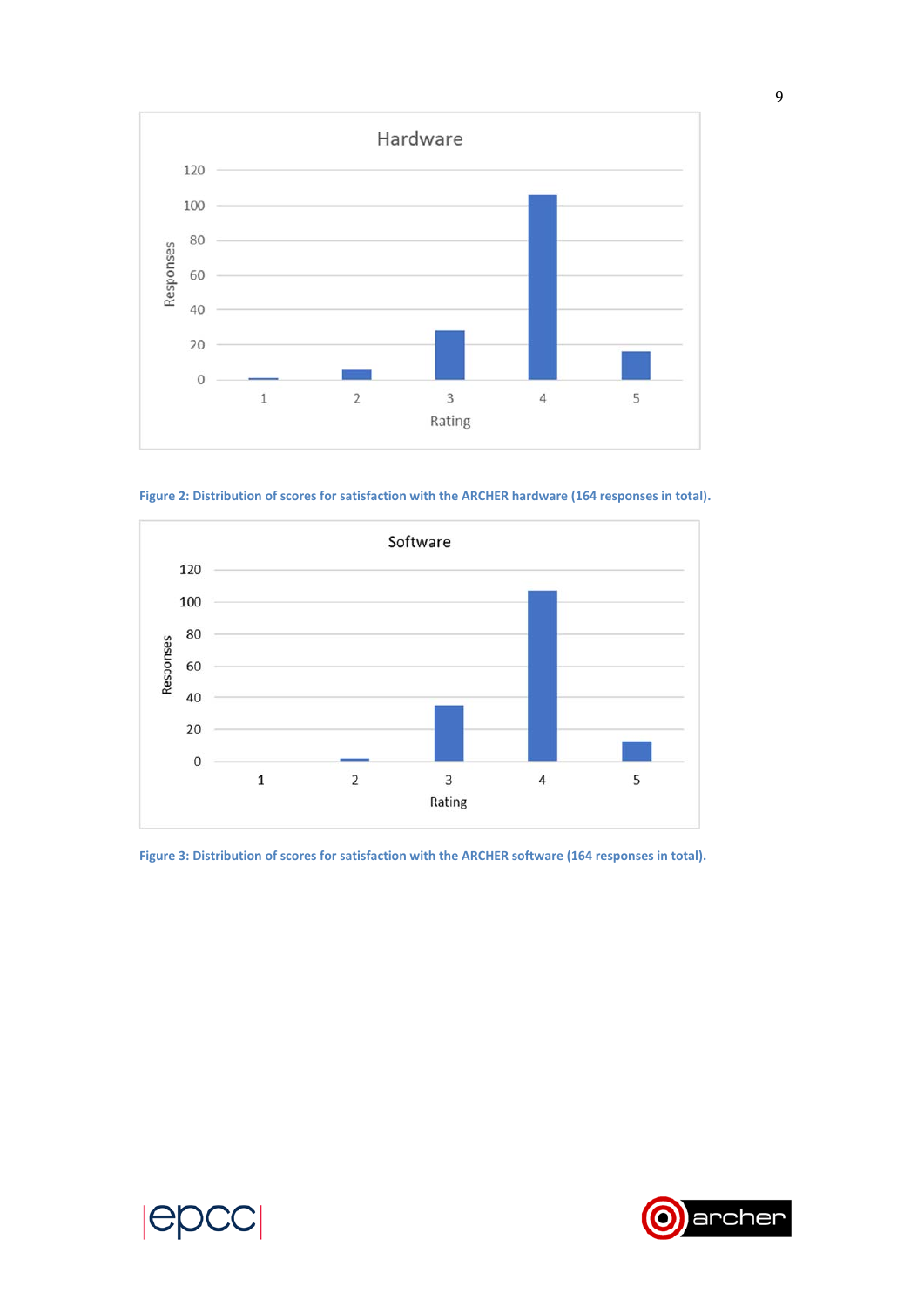The satisfaction ratings for the ARCHER Helpdesk showed a mean rating of 4.4 (median is 4). Of the 119 responses, 110 (78%) gave a score of 4 or 5 ("Excellent" or "Very good"). 2 responses were received with a score under 3.



**Figure 4: Distribution of scores for satisfaction with the ARCHER helpdesk (144 responses in total).** 

ARCHER documentation (Figure 5, mean = 4.0, median 4) and website (Figure 6, mean = 4.0, median 4) show the same high level of overall satisfaction as that shown for the overall service, as well as having high respondent rates. The 6 users who gave a score of 2 will be contacted where they have provided their email addresses to ask for further details.



**Figure 5: Distribution of scores for satisfaction with the ARCHER documentation (176 responses in total).** 



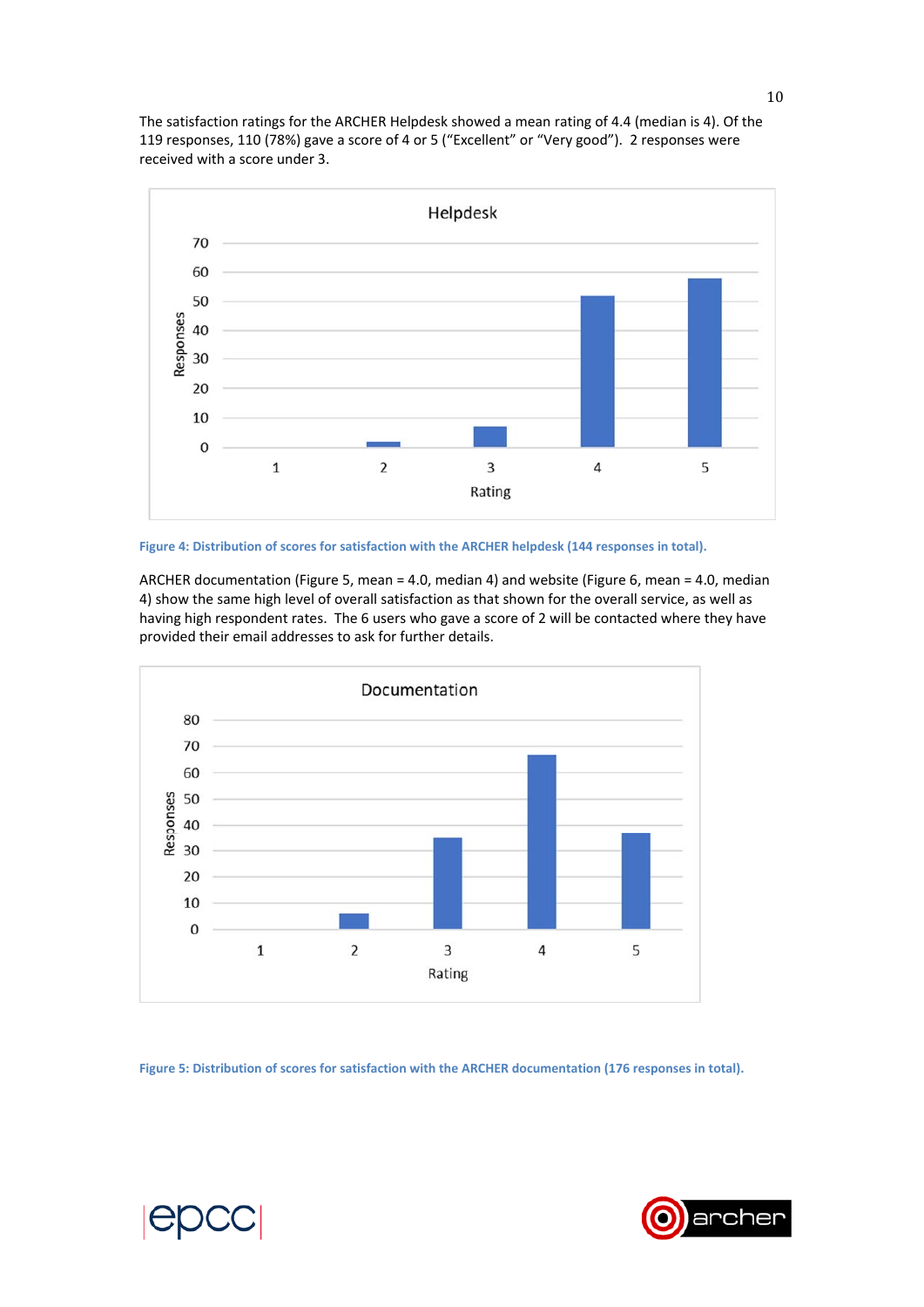

**Figure 6: Distribution of scores for satisfaction with the ARCHER website (183 responses in total).** 

The results for ARCHER training (Figure 7, mean = 4.2, median = 4) are high and consistent with the course survey results presented in the CSE Service quarterly reports. There were 11 users with a rating of 3 and no responses with a rating under 3.



**Figure 7: Distribution of scores for satisfaction with the ARCHER training (103 responses in total).** 

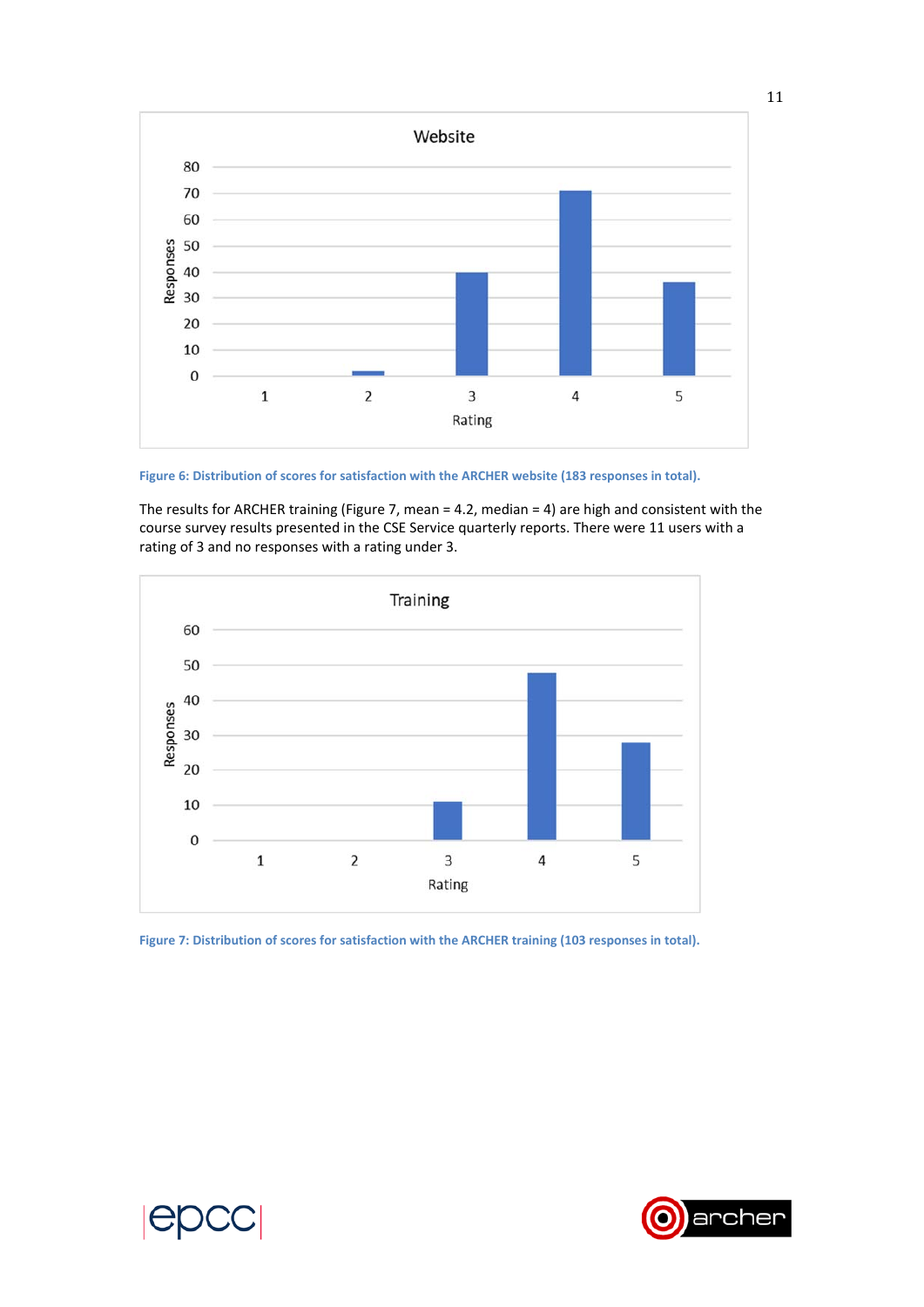The webinars and online training have a lower respondent rate (possibly due to the fact that they are of interest to a subset of ARCHER users) but show a good satisfaction rating (Figures 8 and 9, mean = 4.0 for webinars and 3.9 for online training, median = 4 for both). Online training received 3 responses with a score of under 3.



**Figure 8: Distribution of scores for satisfaction with the ARCHER webinars (64 responses in total).** 



**Figure 9: Distribution of scores for satisfaction with the ARCHER Online Training (80 responses in total).** 



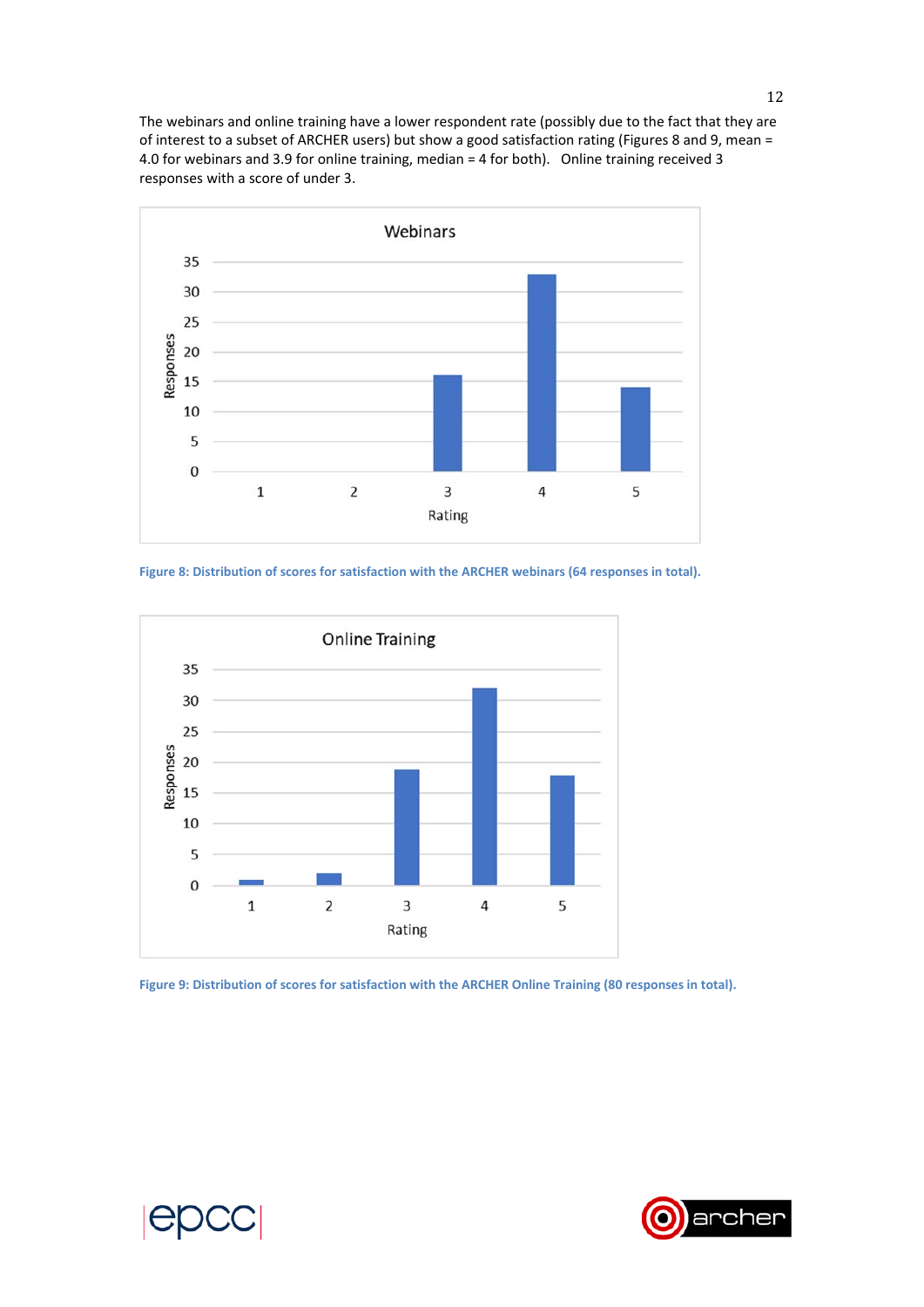# **4. List of Comments**

The comments shown are all the comments received for each question in an unedited form. The number shown in brackets at the end of each comment represents the ID of the anonymous respondent.

## **Hardware**

- *My calculations are normally RAM limited. (2)*
- *Powerful hardware (4)*
- *More disk space on scratch (7)*
- *Overall an excellent machine and service! (10)*
- *Compilation on login nodes is painfully slow (24)*
- *This may be out of ARCHER's control, but the loss of the RDF means that ARCHER is a lot harder to use due to not having anywhere to put the data generated. Both should have been kept, not just one. (27)*
- *larger storage (31)*
- *Long wait times are very inconvenient. Variable times for code to run also makes it hard to predict wall time. (34)*
- *Only being able to run a single binary per node has been limiting at times for massively parallelizable tasks. (40)*
- *ARCHER hardware is great and I have great experiences on running my CFD simulations on it. (52)*
- *A more up‐to‐date hardware is more than welcomed. (53)*
- *Maybe non‐queued hardware to do interactive visualisation. (60)*
- *A bit more memory on CPU nodes would be great :) (64)*
- *The machine is very stable, and performance is very good even up to 98,304 cores. (65)*
- *Looking forward to ARCHER 2 being available ‐ will let us scale up a bit further. (68)*
- *Runs slowed down dramatically during February (70)*
- *Heterogeneous hardware will be helpful for future projects (82)*
- *Amount of RAM available on standard nodes much too small for DFT calculations generally, bigmem queue usually very busy (83)*
- *The 64 Gb memory in the standard nodes is starting to show its age and is insufficient for some calculations; the bigmem nodes are still not that "big" by modern standards, and are often very busy, so I have on occasion had to resort to underpopulating. (84)*
- *I believe the node memory is to small for the running of the largest jobs for my research. (89)*
- *The jobs per user limit is a pain. The period total shutdown for maintenance is a pain. Technical support is good. Overall reliability is good. Disk IO is not good at times. (91)*
- *Nothing beyond the changes that will be implemented in ARCHER2 (95)*
- *It would be great if Archer could estimate the queuing time and let users know. (97)*
- *GPU nodes will be very welcome. Also more scratch space (> 20 Tb per group) for temporary files. (100)*
- *For our purposes, it would be useful to have a more flexible system for running large numbers of independent tasks than the current task array system. (109)*
- *Need more disk space! (110)*
- *Better with intel architecture (112)*
- *We would be keen to adapt our code to make use of any GPU facilities were they to be added (114)*
- *Apart from the major failed storage downtime, the service has been excellent. (12)*
- *Dated (131)*
- *Some applications require lots of memory, which makes scaling challenging. (132)*
- *When post‐processing large data sets, I/O is a significant bottleneck. I would like to see more options/iformation regarding faster storage and reading of data for post‐processing purposes. (138)*
- *Need for more 128 gb Ram nodes. (139)*



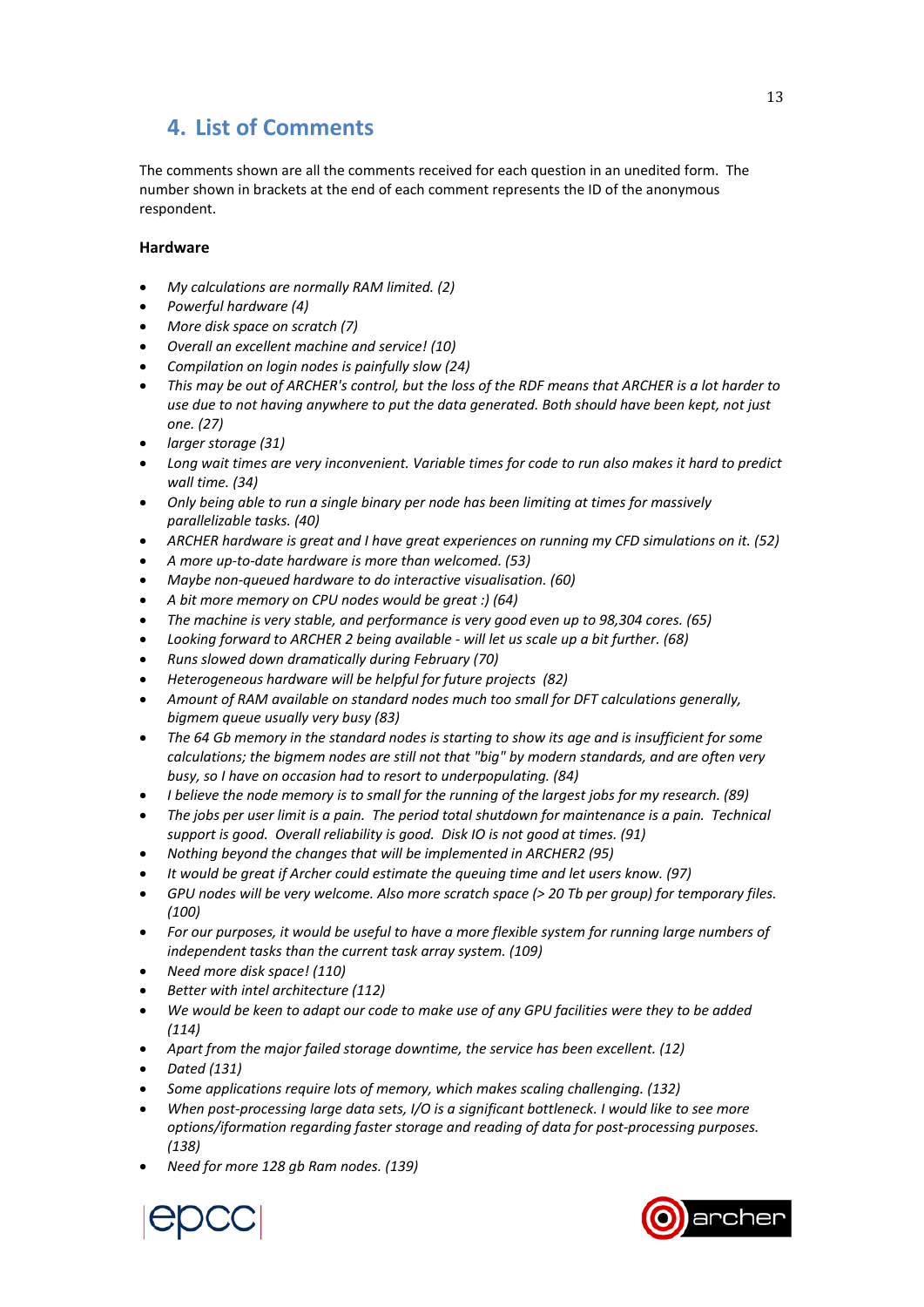- *I/O is always an issue; when the machine is fully loaded reading/writing to disk can slow down codes. Volume of storage also an issue; too many people never clear out old data. The RDF was magnificent, both as storage and being able to use the DAC. (141)*
- *Think it's pretty great. (143)*
- *The range of queues for distinct purposes is excellent. I am dissapointed that the rdf service will not be maintained on ARCHER2. I found this service extremely useful and its removal has significantly impacted on my workflow. The allocation of /work space is sometimes obscure. (146)*
- *For NERC users, the retirement of the RDF while ARCHER has remained has been decidedly problematic (147)*
- *Fine as is! (152)*

## **Software**

- *Updated software (5)*
- *Getting access to modules sometimes takes a while. (6)*
- *More python modules would be useful for post‐processing before moving data to JASMIN (10)*
- *Software stack is very good and reliable. (11)*
- *It was a bit unclear that the properties portion of CRYSTAL didn't really work on ARCHER (19)*
- *The queuing time for a particular long job is very long. (21)*
- *Turbomole (29)*
- *Pandas and other big Data related tools..(31)*
- *I hope Arm MAP will be available on ARCHER 2. (34)*
- *Often the latest versions of common HPC libraries are not installed. (37)*
- *remote visualization tools (paraview for instance) may be developed (38)*
- *the job per user limit on the serial queue is too restrictive and it forces to use the parallel queue, resulting in larger jobs that are harder to fit in the queue, hence, at least I guess, making queue time longer (43)*
- *I have found ARM MAP very useful and hope to be able to continue using it (46)*
- *Integrated python packages as standard, rather than having to build your own environments. Should be as easy as `module load python3` etc (49)*
- *more frequent module updates would be appreciated (51)*
- *It will be better to expend the short queue running time longer than 20mins for pre‐process of big Simulations, expecially multi‐propress need before big simulations (53)*
- *Software is great. It would be useful to have matlab somehow (57)*
- *For the software we used on ARCHER, i.e. CASTEP, it would be nice to see both the serial and parallel versions being installed by default as the help pages come with the serial version. (58)*
- *It would be useful to have visualisation software running on non‐queued software to do interactive visualisation. Would reduce the amount of data my team woud need to pull back down off Archer. (65)*
- *parallel Matlab instance on a limited number of nodes/cores would be very very welcome (76)*
- *Having Ferret (NOAA) would be useful for quick data checks (not analysis) without having to transfer files (77)*
- *Does not have new versions of paraview.(98)*
- *Gaussian Ellectronic structure package should be include. (102)*
- *Maybe update more recent versions for some softwares (113)*
- *Better documentation would be good, and faster response to updating to latest releases (117)*
- *The online provision for training on different software packages (incl. those made available by CCP's) was not available in one place, instead you had to go to many different sources to get it ‐ ARCHER2 could provide a single setof web pages which links to all the software environments available. (121)*
- *Excellent (124)*
- *This comment isn't necessarily about the software but I wasn't sure where to put it ... One very annoying aspect about archer is how difficult it is to share files with someone else on the machine.*



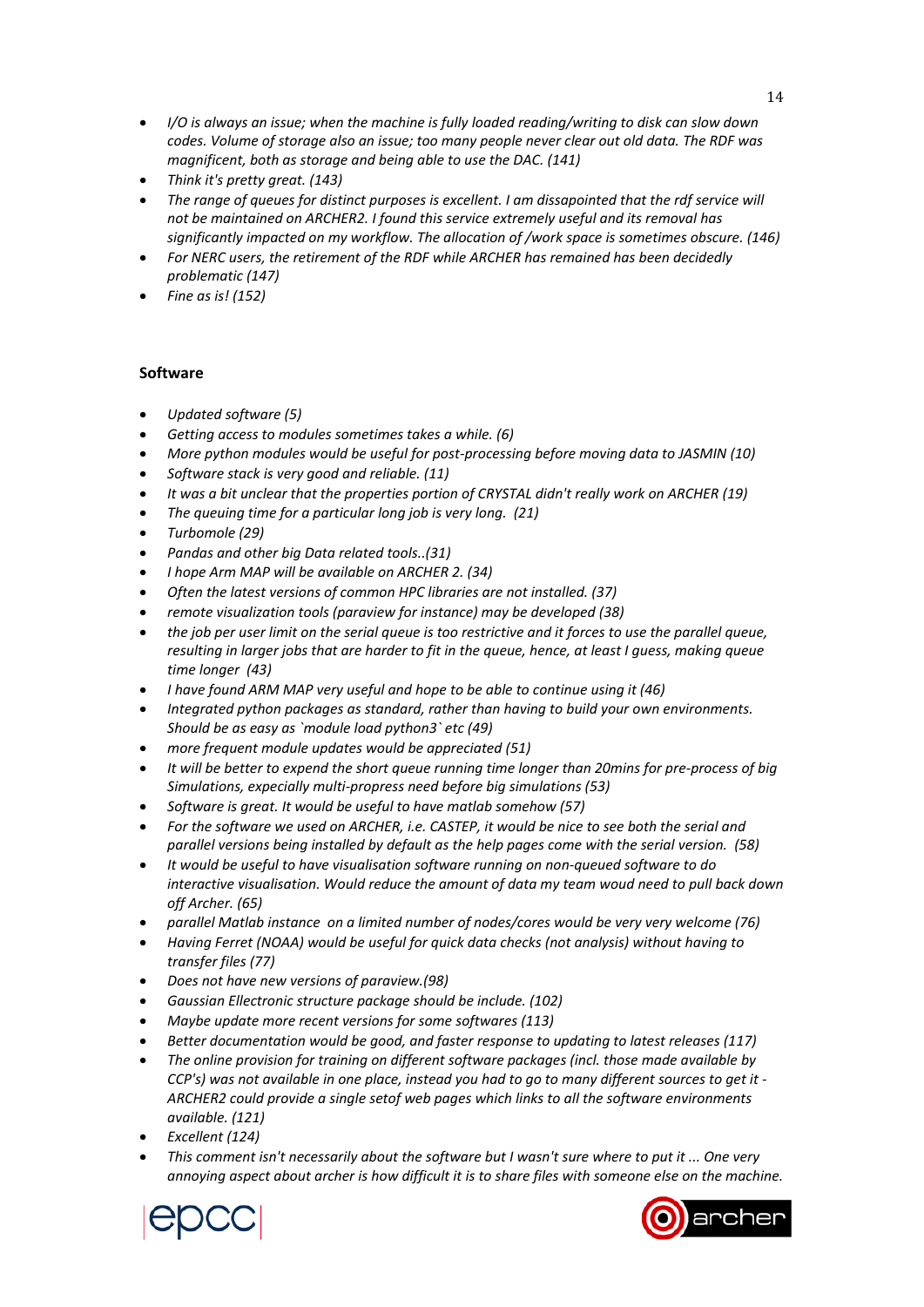*Why is it that a user cannot simply set unix permissions to share whatever they want with whomever they wish to? Instead, the files have to be in specific shared directories. And if that wasn't bad enough, if you want to share files with someone in a different 'project' (n01 etc, a meaningless distinction that has nothing to do with your actual project) the files have to be in another special share directory. I've worked on a lot of HPC systems around the world and this is the only one with such a silly, user unfriendly policy. Frankly, if archer wasn't the only game in town in the UK, this by itself would put me off using it. (127)*

- *The latest versions of supported software should be updated more promptly givinge the users access to new features. The compilation script (makefile etc) should be made more available to allow users to compile customized versions with modified source code.(129)*
- *The default FDS6.3.2 is now quite old, in fact the source is no longer on github https://github.com/firemodels/fds/releases (130)*
- *All required applications available. (133)*
- *Make it easier to find old defaults on the website. And maybe don't remove them from Archer. (142)*
- *The queueing system can be somewhat improved I feel. (144)*
- *I appreciate having simple tools like emacs and xconv available. The shell works well. (147)*
- *All good! (153)*
- *I had some problems with the Intel suite of compilers. (155)*

### **Helpdesk**

- *Very capable team (3)*
- *Very responsive and helpful (5)*
- *Prompt and helpful, thank you! (6)*
- *Only contacted the helpdesk once. Got a quick response with the answer I needed.(33)*
- *Clearly one the best helpdesk I had contact with. (34)*
- *In my interactions what they could answer was answered promptly and they followed up on the rest of my help request ‐ very good service! (46)*
- *very quick and professional (53)*
- *They are brilliant. Answer my questions rapidly and very friendly. (57)*
- *The ARCHER helpdesk has been very helpful with my requests. I would prehaps suggest a faster response time woul improve the service. (63)*
- *The support is very professional and very quick to find a solution to problems. (69)*
- *Fast response and very helpful (70)*
- *The response to the issues was quick and positive (76)*
- *The helpdesk has generally been proactive in advising me on things like jobs underutilising node allocations, which is extremely helpful. There was an incident where a large parallel task farm crashed ‐ I think due to my consortium collectively running out of disk space ‐ and somehow caused the queue to crash, and I was temporarily stopped from submitting jobs while this was investigated. While I fully understand this, the investigation took longer than expected, I think partly due to waiting for input from Cray, which was something of an inconvenience. (I'm not sure whether it ever came to a firm conclusion.)(85)*
- *Really found the telephone side of the helpdesk useful, where contact there was kind, courteous and efficient.(96)*
- *outstanding support, very timely (100)*
- *I experienced some software‐related trouble. The helpdesk really helped me to solve them. (101)*
- *One ticket was very successful (compiling EPOCH ‐ thank you Luis). Another ticket was met with "that can't be done". I then found a help page detailing exactly how my issue could be solved ‐> Discrepancy between desk and help page. (104)*
- *Our project required the installation of a couple of pieces of specialist software: SDPB 2.0 and Symengine, plus their dependencies. We started trying to get these installed in summer 2019, and during that period we found correspondence with the helpdesk rather slow and piecemeal, with a typical response time of several days. (This contrasts with our experience on, e.g., MareNostrum*



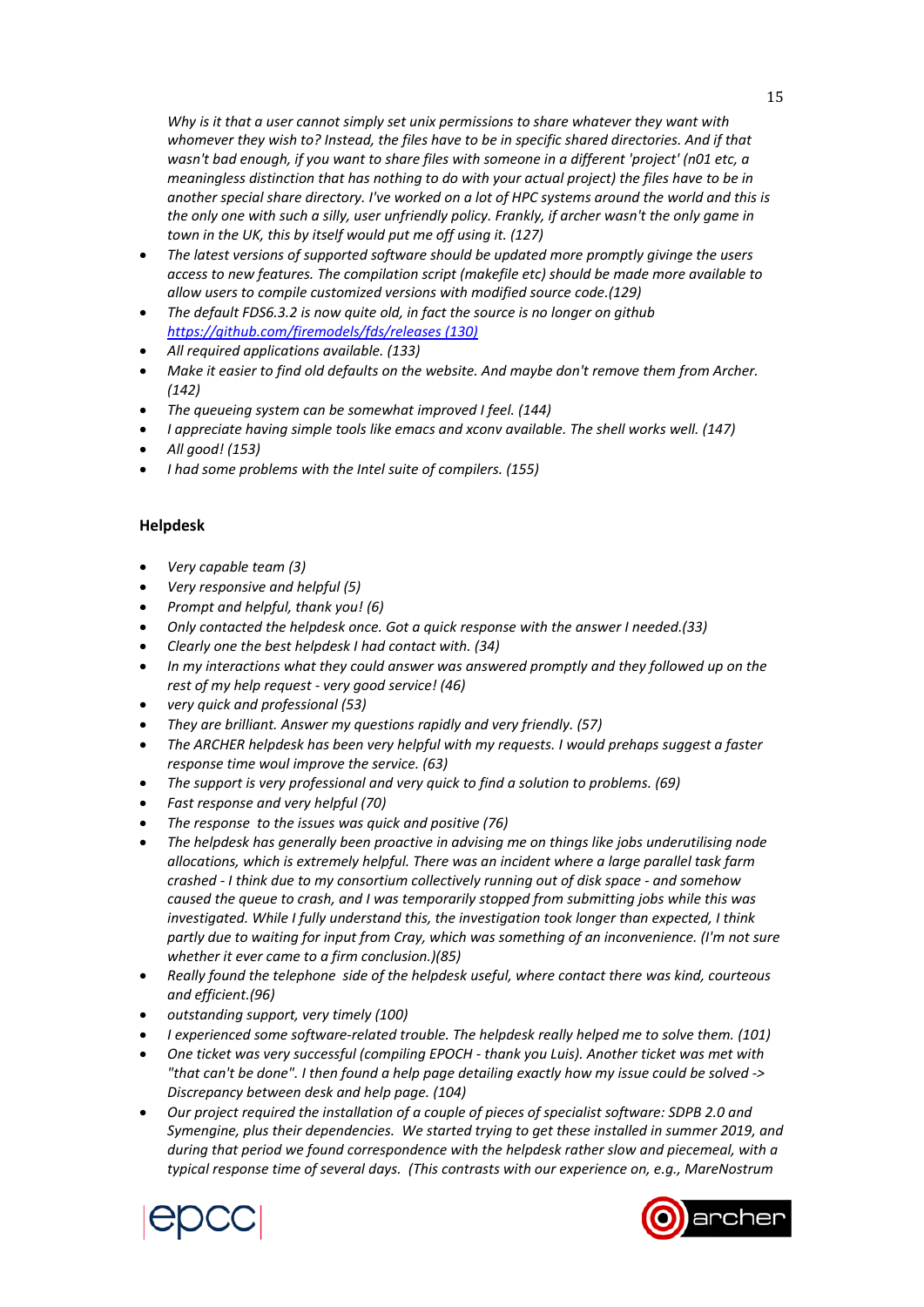*in Barcelona, where we were usually able to exchange several messages per day and the support team were basically able to solve our problems for us.) As a result, we had to get an extension on our allocation time on ARCHER, and re‐attempt the installation in December 2019 and January 2020 ‐ though, to be fair, the support desk response time during that period was much better, and the requisite software is now installed and running correctly. (110)* 

- *Prompt and helpful, especially in getting started. (111)*
- *An excellent service (121)*
- *Extremely helpful and efficient (124)*
- *No, very responsive indeed. Five Stars! (131)*
- *Always prompt and helpful with matters like installing non‐standard software etc.(133)*
- *Very helpful (140)*
- *Generally quicker to solve the problems myself. Very helpful in figuring out I needed to use large memory nodes without it costing me lots of MAu, but no way for them to get the data back to me. The security over who can see what file systems is absurd and makes sharing things harder than it needs to be. (142)*
- *Great work (144)*
- *I had very pleasant interactions with the Helpdesk and they have been helpful and solution focussed. (147)*
- *When I had the issue with the Intel compiler, I was left alone solving the problem. (155)*

## **Documentation**

- *Sometimes hard to search. (6)*
- *I don't find the ARCHER documentation very accessible or easy to understand. (10)*
- *Documentation is excellent and comprehensive (11)*
- *List of installed software modules should include version(s). Ideally this information would be replicated for all UK national facilities over at hpc‐uk.ac.uk. Documentation is comprehensive but can be difficult to navigate at times.(25)*
- *Keep the github install instructions up to date with releases, pleaaaase? (41)*
- *It is a bit hard to navigate, the separation between user guide and best practices can make it difficult to find what you want.(46)*
- *Some detailed information still need to ask helpdesk, those commen questions can be summarised and update the Archer Documentation. (53)*
- *Well documented (57)*
- *Perhaps a greater number of example scripts for software? (59)*
- *Would like bit more info for new users to HPC about setting up jobs and finding info about system etc (67)*
- *organisation into smaller, more succinct sections would be helpful. A less cluttered webpage would be great, please. See, for example, https://gcc.gnu.org/onlinedocs/gcc‐9.2.0/gcc/ is much much easier to use! (73)*
- *on‐line combination of scripting and test case examples is very good. (76)*
- *Mainly require it for RDF or job script reference, and it met my needs. (96)*
- *Detail the compiling options and environment variables related to the compilers, with default values, or include links to the oficial web sites of the compilers with such information. (101)*
- *I didnt used the ARCHER documentation (106)*
- *Very good documentation compared to other platforms (113)*
- *Some software documentation is outdated, but that's hardly unexpected given how quickly some programs deprecate. (114)*
- *The documentation, combined with the examples in the training courses, are very helpful (115)*
- *Often out of date (117)*
- *The online provision for training on different software packages (incl. those made available by CCP's) was not available in one place, instead you had to go to many different sources to get it ‐ ARCHER2 could provide a single setof web pages which links to all the software environments available. (121)*
- *Couldn't find much information for using Tecplot on ARCHER (122)*



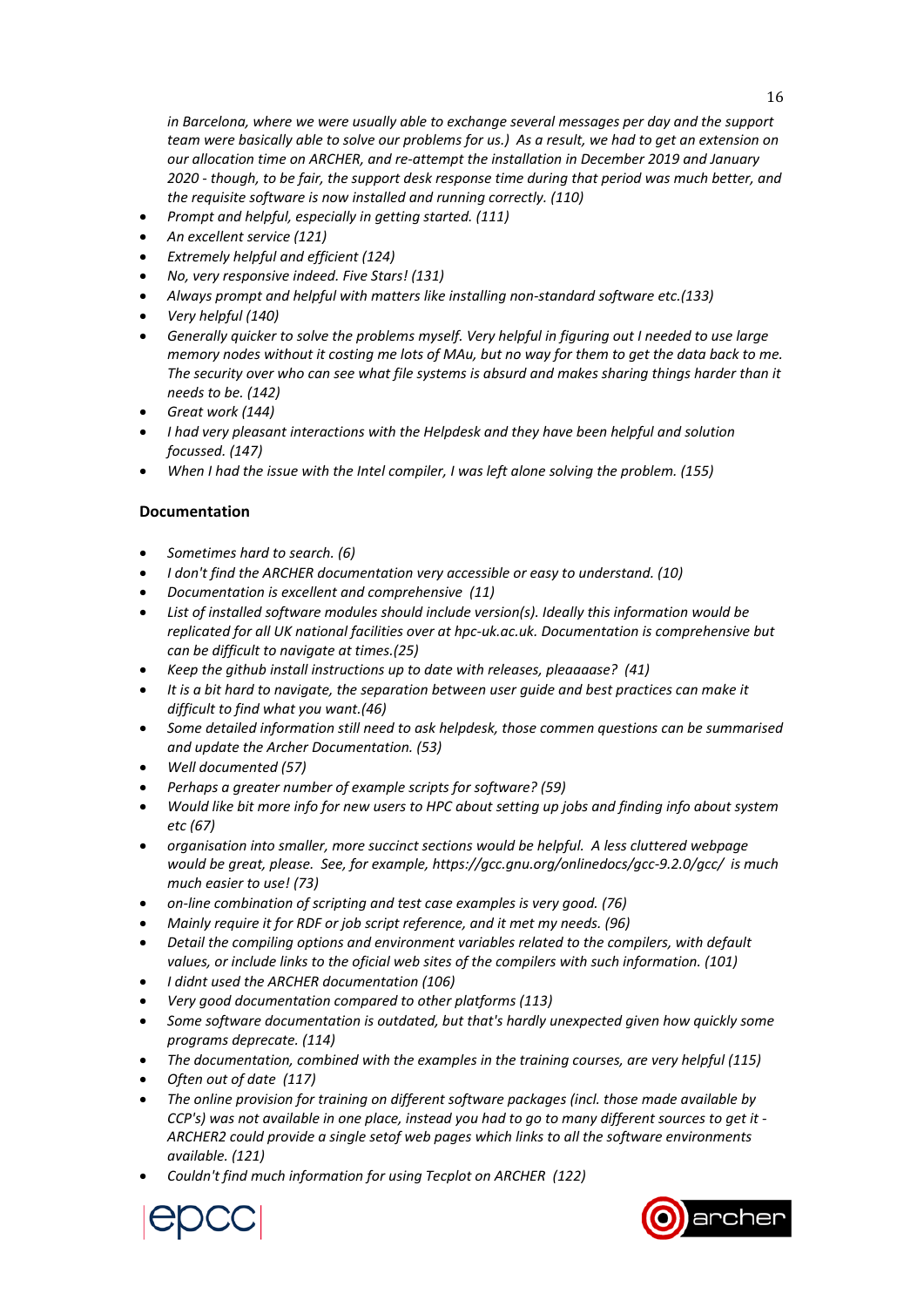- *No, great documentation. (131)*
- *The search box has proven a useful addition. (133)*
- *I would like to see the section on parallel I/O (http://www.archer.ac.uk/documentation/best‐ practice‐guide/io.php#mpi‐io) be expanded with regards to the performance of reading large data sets (for post‐processing). (139)*
- *Needs more information python task farm based applications (140)*
- *Needed updating to latest version of software (NAMD) (141)*
- *Could be slightly easier to navigate, sometimes it takes ages to find simple information, maybe a more detailed index? (142)*
- *The user documentation is somewhat very dispersive. The content is very comprehensive, but a better organisation would help. Also, I do not think videos are very useful. (155)*

## **Website**

- *I struggle to access the information I search for. (10)*
- *The design is dated, but content is excellent. (11)*
- *I like the detailed service level info. Helps me plan my work.(33)*
- *I would increase the visibility of tools available on ARCHER ‐ as an external user it wasn't clear we could access these through ARCHER and I have only become aware of these upon joining EPCC (46)*
- *Navigation can sometimes be an issues. (51)*
- *very good (53)*
- *No, it's great. (57)*
- *Not the most easy to navigate (68)*
- *No problems at all ‐ well organised (71)*
- *more information on current machine status and search‐able job‐submission queues could make it even more useful (76)*
- *SAFE is fairly comprehensive and easy to use. (85)*
- *This is very well organized. A section for beginners (real beginners!) may be helpful for us who are just getting used to this computing environment. (89)*
- *The ARCHER past courses and their material could do with a clean up and links to GitHub repositories with the material. (96)*
- *Users can see usage of other group users in the same group, not just the leader (113)*
- *The ARCHER website needs a lot of modernisation ahead of ARCHER2, but it was well kept and useful. See (https://www2.cisl.ucar.edu/resources/computational‐systems/cheyenne) and (https://prace‐ri.eu/hpc‐access/hpc‐systems/) for example. (121)*
- *Hard to find case studies & eCSE reports through the menus. The search facility is poor. (126)*
- *No, very informative! (131)*
- *First place I look if Archer is down for some reason. (133)*
- *I love having access to the visual usage summaries (147)*
- *As the documentation, also the website is quite dispersive. (155)*

## **Training**

- *Good to have powerpoint slides downloaded after for people who couldn't attend the training. (6)*
- *I very much like that a lot of the material is now on YouTube and I really encourage this! It's a great place to store past lectures and it's fantastic for all those who could not attend the workshops in person (19)*
- *They were good, but I thought they weren't comprehensive enough, e.g. modern C++/modern Fortran courses don't cover parallisation in large enough extent and that's key in HPC use. (32)*
- *courses can be classified into levels of basic, intermediate and advanced (36)*
- *PGAS (52)*
- *I have atttend Archer training several times which are really help for my research especially at the begaining years. (53)*



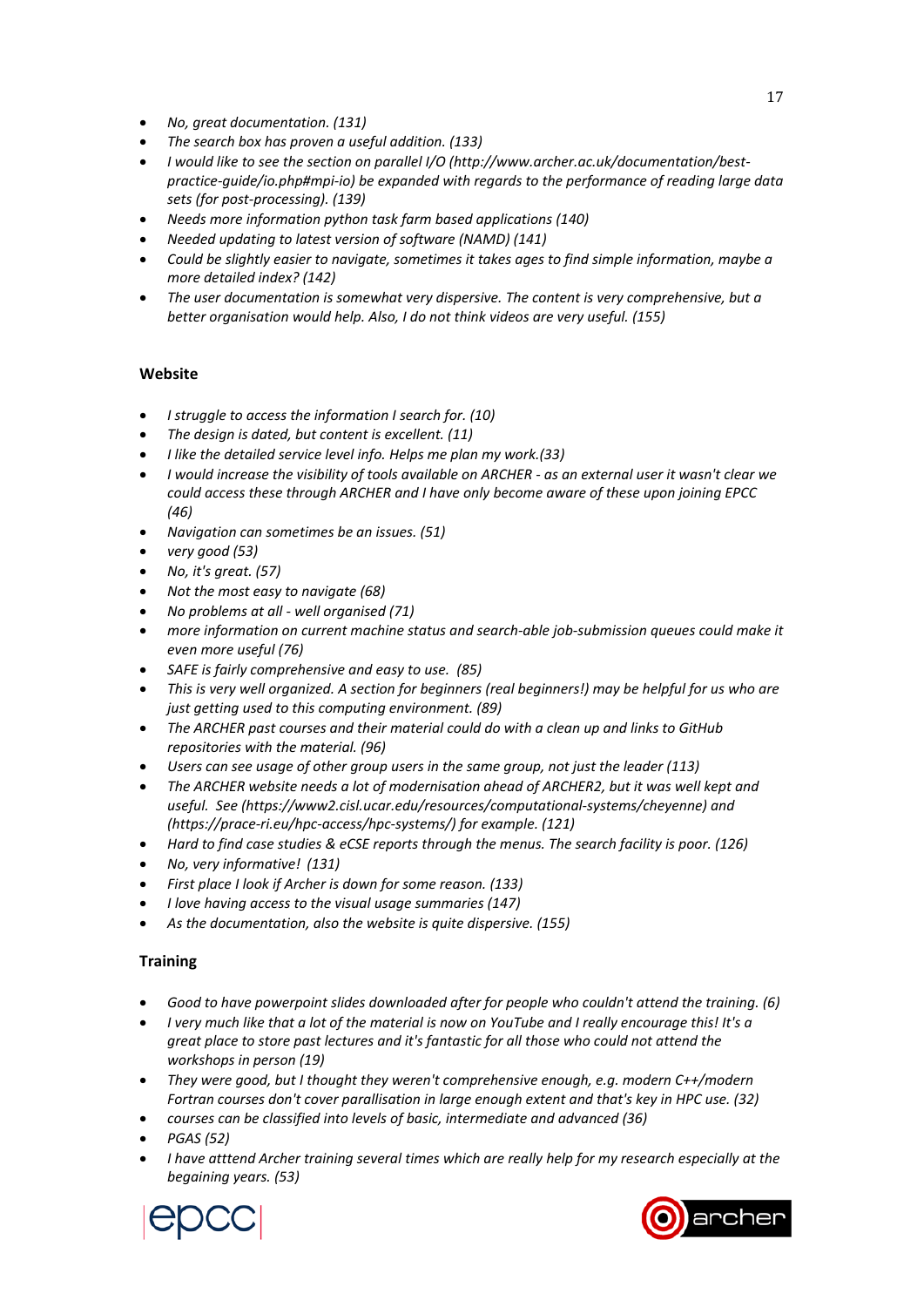- *Usually people have a problem that they need solving by using a technique ‐ so they go to the workshop to learn the technique. It would be good if there was a problem workshop session for individuals. Light overview of openMP + big breakout session of openMP, for example. (57)*
- *Training materials are excellent. How about something on numerical stability/tracking error? (71)*
- *It is organised very well and allow to return and access the training materials and ppt presentation afterwards the training sessions/ (76)*
- *I would consider myself a fairly experienced user, and I generally find the online documentation comprehensive.(85)*
- *I should probably have taken some! (89)*
- *I would send material a few days prior to starting to 1) give attendees a better idea of content and 2) so that one can speed through the material in a condensed one‐day session to avoid people having to cough up hotel costs.(96)*
- *I've found all of the training courses I've been to to be very beneficial and well‐organised (115)*
- *Best practice workshops for heavily used programs might be useful in the future.(133)*
- *Can you gather all the training in a single place? (144)*

### **Webinars**

- *Most webinars I have viewed have been useful. (11)*
- *can have a questionaire to select topics before holding webinars and virtual tutorials.(53)*
- *Well presented (57)*
- *I very appreciate with webinars and tutorials attended (76)*
- *Future tutorials for ARCHER2 need to use common online webinar tools (e.g. Zoom etc.) (122)*

### **Online Training Material**

- *Material is OK (11)*
- *veay good (53)*
- *We just do the driving test for the free KAUs and google the answers. A lot of the questions aren't helpful to a beginner, e.g. knowing the amount of memory in a node etc. Also, it would be great to have access to the material from workshops. It's not so easily found. (57)*
- *Online Driving Test was very good experience and allow me to attract attention of our PhD students and postdocs to available options in accessing super computing world (76)*
- *The driving test is completely fundamental to being a responsible user! (96)*